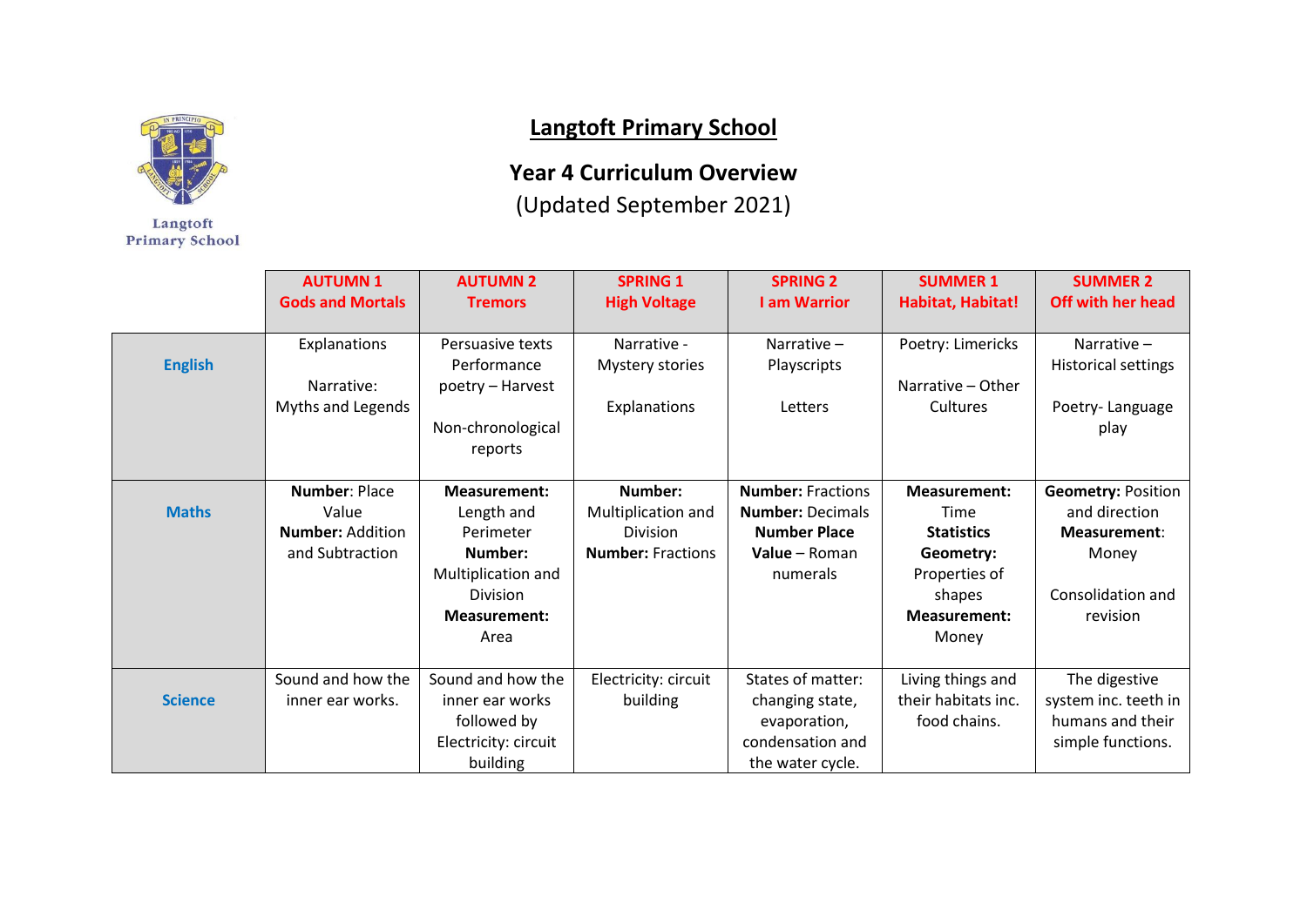|                  | <b>Creating Media-</b> | Creating Media-         | <b>Computing Systems</b> | Data and           | Programming A-     | Programming B- |
|------------------|------------------------|-------------------------|--------------------------|--------------------|--------------------|----------------|
| <b>ICT</b>       | Audio editing          | Photo editing           | and Networks-            | Information - Data | Repetition in      | Repetition in  |
|                  |                        |                         | The Internet             | Logging            | <b>Shapes</b>      | games          |
|                  | The ancient Greeks     |                         | Inventors in British     | Romans             |                    | The Tudors     |
| <b>History</b>   |                        |                         | history                  |                    |                    |                |
|                  |                        |                         |                          |                    |                    |                |
|                  | Locating European      | Study of North          | <b>Enquiry: How did</b>  | Locating countries | Map skills - grid  |                |
| <b>Geography</b> | countries in           | America - where in      | electricity change       | in Roman empire    | references.        |                |
|                  | relation to Greece     | the world?              | the world?               | on map of world.   |                    |                |
|                  | inc. capital city.     | Features - human        |                          |                    | Compass skills     |                |
|                  |                        | and physical.           |                          |                    |                    |                |
|                  |                        | Earthquakes and         |                          |                    | Locality study.    |                |
|                  |                        | volcanoes. San          |                          |                    |                    |                |
|                  |                        | Andreas Fault.          |                          |                    | Enquiry: What if a |                |
|                  |                        |                         |                          |                    | hedgehog lived in  |                |
|                  |                        | <b>Enquiry: What if</b> |                          |                    | the Antarctic?     |                |
|                  |                        | you lived in            |                          |                    |                    |                |
|                  |                        | America?                |                          |                    |                    |                |
|                  | Sculpture - clay       | Papier mache -          | Observational            | Roman mosaic       | Andy Goldsworthy   | Tudor Roses-   |
| <b>Art</b>       | techniques. Greek      | erupting volcanoes.     | drawing and water        | tiles.             | and Henri Matisse  | Sewing and     |
|                  | Pottery                |                         | colour skills.           |                    | artist study.      | Portraits      |
|                  |                        | Artist study: Ansel     | Charcoal light bulb      |                    | Works of art       |                |
|                  |                        | Adams                   | drawings - identify      |                    | relating to nature |                |
|                  |                        | Rory Litchenstien       | and draw the effect      |                    | and the natural    |                |
|                  |                        |                         | of light                 |                    | world. -scale and  |                |
|                  |                        |                         |                          |                    | proportion         |                |
|                  |                        |                         |                          |                    | (animals)          |                |
|                  |                        |                         |                          |                    |                    |                |
|                  |                        |                         |                          |                    |                    |                |
|                  | Food - Healthy and     | Food-Healthy and        | Simple                   | Simple             | Pneumatics         | Pneumatics     |
| <b>DT</b>        | <b>Varied Diet</b>     | <b>Varied Diet</b>      | programming and          | programming and    |                    |                |
|                  |                        |                         | control                  | control            |                    |                |